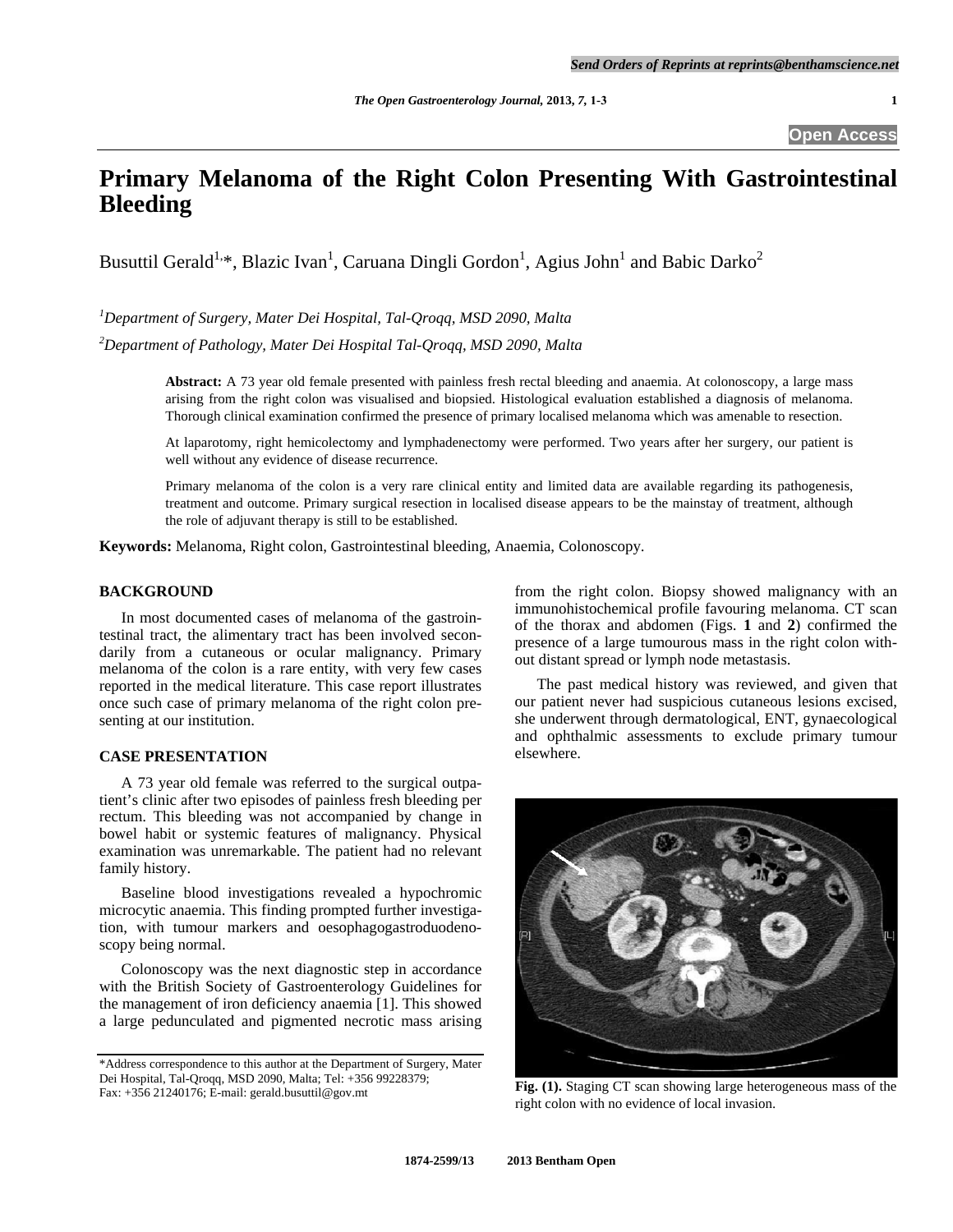**2** *The Open Gastroenterology Journal, 2013, Volume 7* **Gerald et al. <b>***Gerald et al. Gerald et al.* 



**Fig. (2).** 3D CT reconstruction showing vascular solid tumour at the hepatic flexure with feeding artery from superior mesenteric artery. At laparotomy the imaging findings were confirmed, with a large non-obstructive solid mass at the hepatic flexure with no palpably enlarged regional lymph nodes.



**Fig. (3).** Operative specimen: right colon with large intraluminal pedunculated and pigmented mass.

 After discussion at a multidisciplinary meeting, an extended right hemicolectomy and lymphadenectomy were performed (Fig. **3**). At laparotomy there were no liver, omental or peritoneal deposits and no regional lymph nodes were macroscopically involved by the neoplastic process.

 Histopathological examination of the resection specimen confirmed the previous biopsy findings, with a 110mm exophytic, ulcerated and pigmented lesion of the right colon exhibiting characteristic melanosis suggestive of melanoma (Fig. **4**). The tumour was noted to invade the muscularis pro-



**Fig. (4).** Histological slide showing malignant cells exhibiting positive Melan A (A11), HMB45 (A4, A11) and S100 staining typical of malignant melanoma (20x).

pria, with two of the eighteen resected lymph nodes showing microscopic spread from the primary tumour (pathological stage T2 N1b M0, National Comprehensive Cancer Network® prognostic group IIIA).

 The patient was followed up according to the National Comprehensive Cancer Network guidelines for follow-up of colorectal cancer [2]. After discussion with the medical oncologist it was decided not to give this patient further adjuvant therapy.

 This is the first and only case of primary melanoma of the bowel presenting and treated at our institution and two years after surgery there is no evidence of local recurrence or distant metastasis on follow up imaging and endoscopy.

## **DISCUSSION**

 Primary melanoma of the gastrointestinal tract is a rare tumour; involvement of the alimentary tract is usually secondary to metastatic spread from primary tumours [3]. In an autopsy study *Avital et al* showed that up to 60% of patients with melanoma have gastrointestinal involvement [4].

 *Reintgen et* al dispute the existence of primary melanoma, arguing that these cases represent distant metastasis from an occult primary, given that melanoma is the most common malignancy having the potential to metastasize to the gastrointestinal tract [5].

 Because of this controversy*, Sachs et al.* proposed four criteria that characterise primary, rather than metastatic, melanoma; primary intestinal melanoma: 1) is a solitary lesion, 2) has no metastatic lesion to other organs, 3) has precursor lesions or melanosis histologically, and 4) has a disease-free survival period of at least 12 months after diagnosis [6]. Our patient fulfils all of the criteria described by Sachs.

 Most cases of primary melanoma of the gastrointestinal tract occur in the oesophagus and anorectum, probably because melanocytes can be found in these regions [7]. Because the small and large intestines do not normally contain